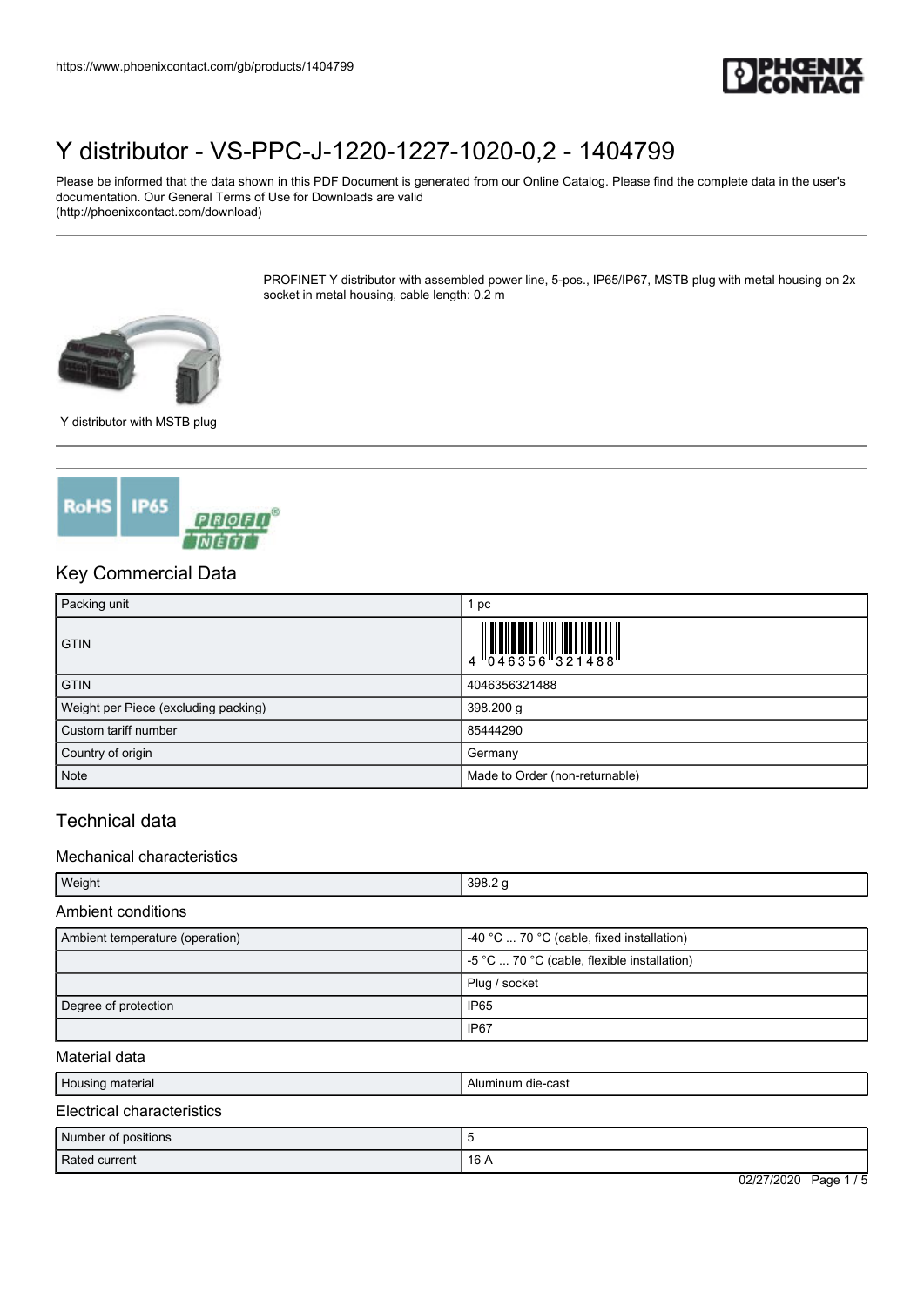

## Technical data

|  | Electrical characteristics |
|--|----------------------------|
|--|----------------------------|

| Rated voltage (III/3)                         | 24 V                                        |
|-----------------------------------------------|---------------------------------------------|
| <b>Standards and Regulations</b>              |                                             |
| Flammability rating according to UL 94        | V <sub>0</sub>                              |
| Line characteristics                          |                                             |
| Cable type                                    | PVC gray                                    |
| Conductor cross section                       | $5x$ 2.5 mm <sup>2</sup>                    |
| AWG power supply                              | 14                                          |
| Conductor structure, voltage supply           | 50x 0.25 mm                                 |
| External cable diameter                       | 11.8 mm                                     |
| Wire colors                                   | blue, brown, black, gray, green/yellow      |
| External sheath, color                        | gray RAL 7001                               |
| Insulation resistance                         | $> 0.2$ M $\Omega$ *km                      |
| Nominal voltage, cable                        | 750 V                                       |
|                                               | 1000 V (Fixed, protected installation)      |
| Test voltage, cable                           | 4000 V                                      |
| Overall twist                                 | 5 cores, twisted                            |
| Outer sheath, material                        | <b>PVC</b>                                  |
| Material conductor insulation                 | <b>PVC</b>                                  |
| Conductor material                            | Bare Cu litz wires                          |
| Cable weight                                  | 242 kg/km                                   |
| Minimum bending radius, fixed installation    | $4 \times D$                                |
| Minimum bending radius, flexible installation | $15 \times D$                               |
| cable layer type                              | Indoors                                     |
| Flame resistance                              | according to IEC 60332-1-2                  |
| Ambient temperature (operation)               | -40 °C  80 °C (cable, fixed installation)   |
|                                               | -5 °C  70 °C (cable, flexible installation) |

#### Environmental Product Compliance

| I REACh SVHC | Lead 7439-92-1                                                                                         |
|--------------|--------------------------------------------------------------------------------------------------------|
| China RoHS   | Environmentally Friendly Use Period = 50                                                               |
|              | For details about hazardous substances go to tab "Downloads",<br>Category "Manufacturer's declaration" |

# Drawings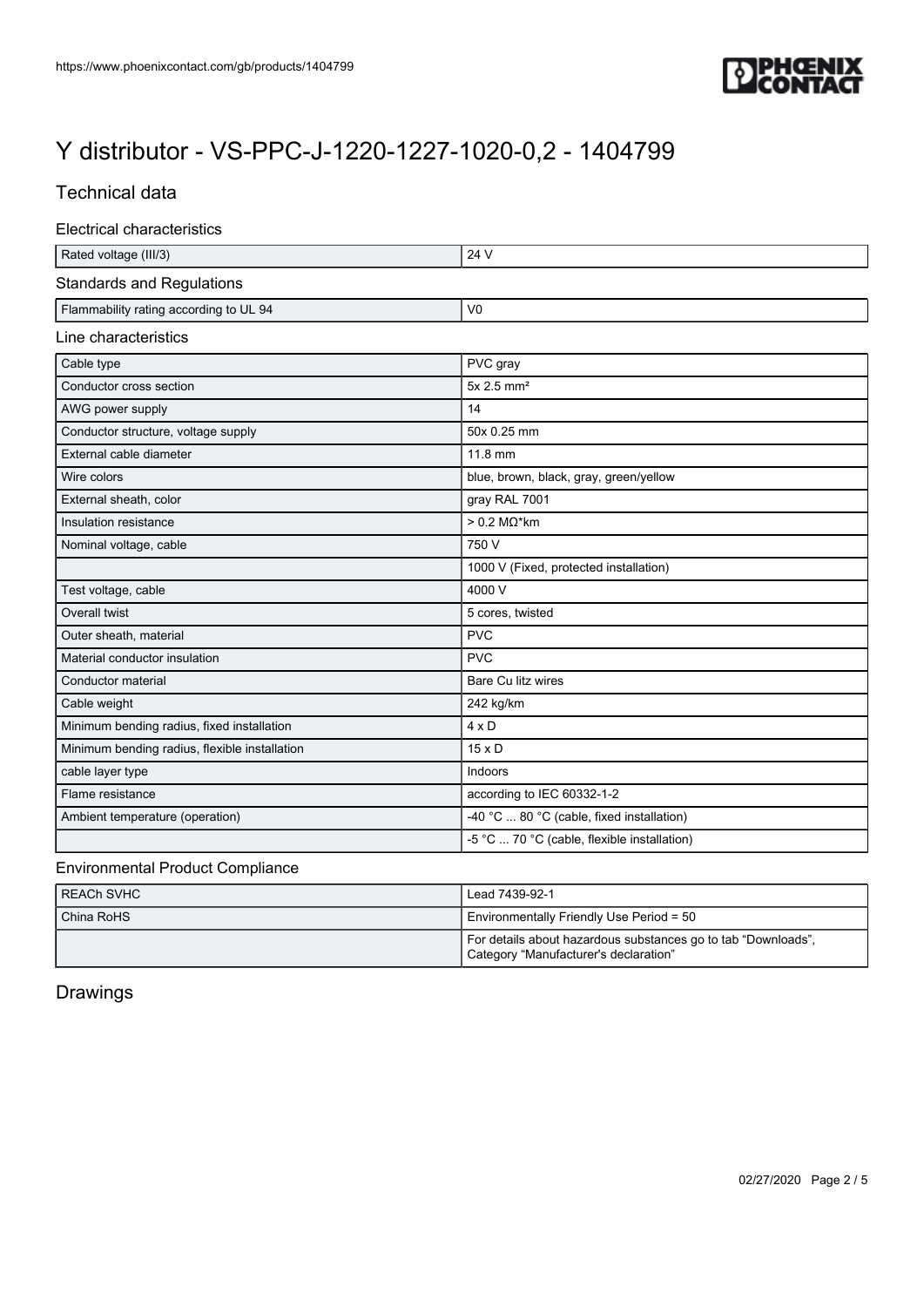



### Dimensional drawing

02/27/2020 Page 3 / 5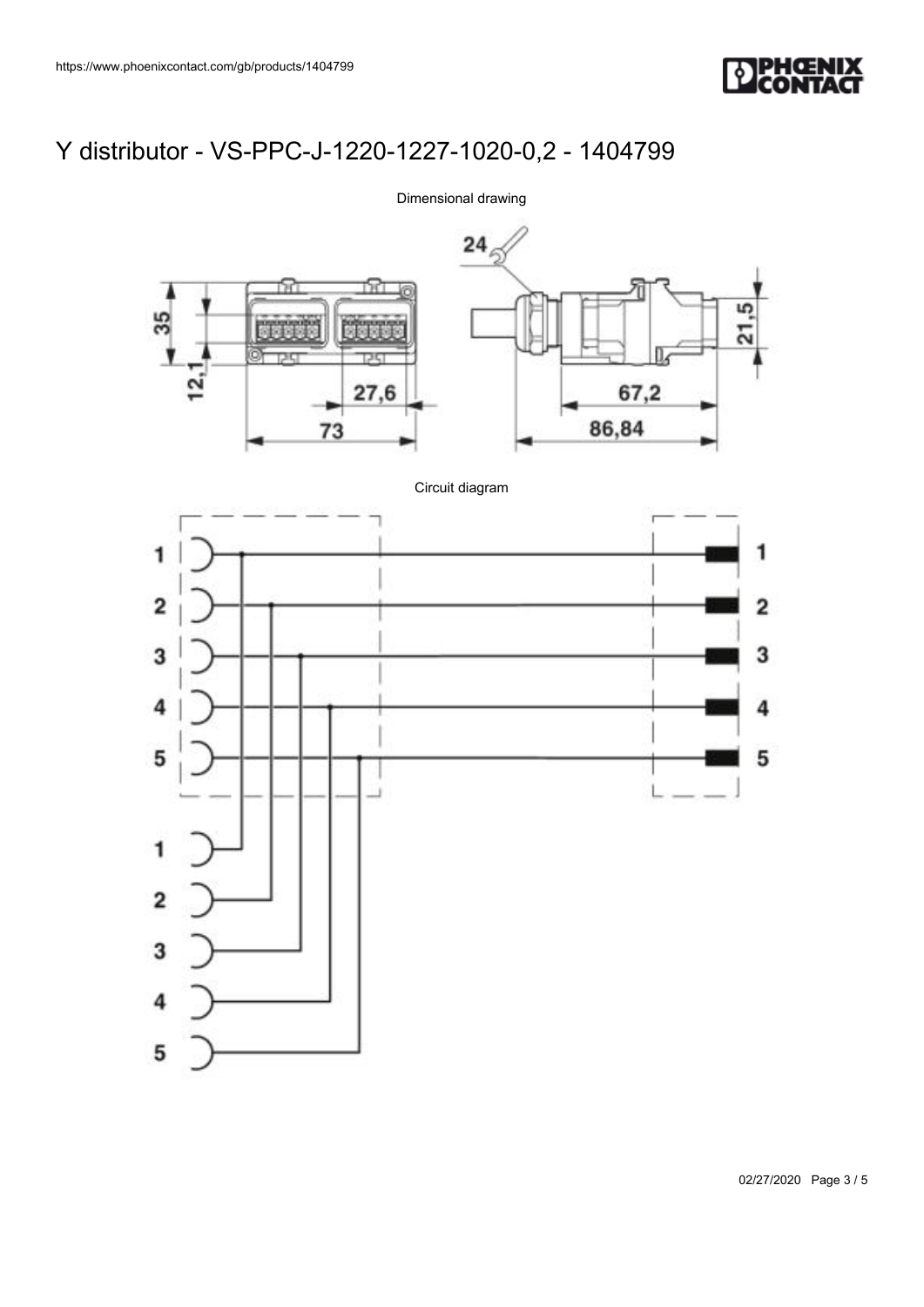

## **Classifications**

### eCl@ss

| eCl@ss 4.0 | 27260700 |
|------------|----------|
| eCl@ss 4.1 | 27260700 |
| eCl@ss 5.0 | 27260700 |
| eCl@ss 5.1 | 27250300 |
| eCl@ss 6.0 | 27279200 |
| eCl@ss 7.0 | 27279219 |
| eCl@ss 8.0 | 27279219 |
| eCl@ss 9.0 | 27440108 |

#### ETIM

| <b>ETIM 3.0</b> | EC000830 |
|-----------------|----------|
| <b>ETIM 4.0</b> | EC002599 |
| <b>ETIM 5.0</b> | EC002585 |
| ETIM 6.0        | EC002585 |
| <b>ETIM 7.0</b> | EC002585 |

#### UNSPSC

| <b>UNSPSC 6.01</b>   | 31261501 |
|----------------------|----------|
| <b>UNSPSC 7.0901</b> | 31261501 |
| UNSPSC 11            | 31261501 |
| <b>UNSPSC 12.01</b>  | 31261501 |
| UNSPSC 13.2          | 31251501 |
| UNSPSC 19.0          | 31251501 |
| <b>UNSPSC 20.0</b>   | 31251501 |
| <b>UNSPSC 21.0</b>   | 31251501 |

# Approvals

Approvals

#### Approvals

EAC

#### Ex Approvals

#### Approval details

EAC **ENT** 

02/27/2020 Page 4 / 5